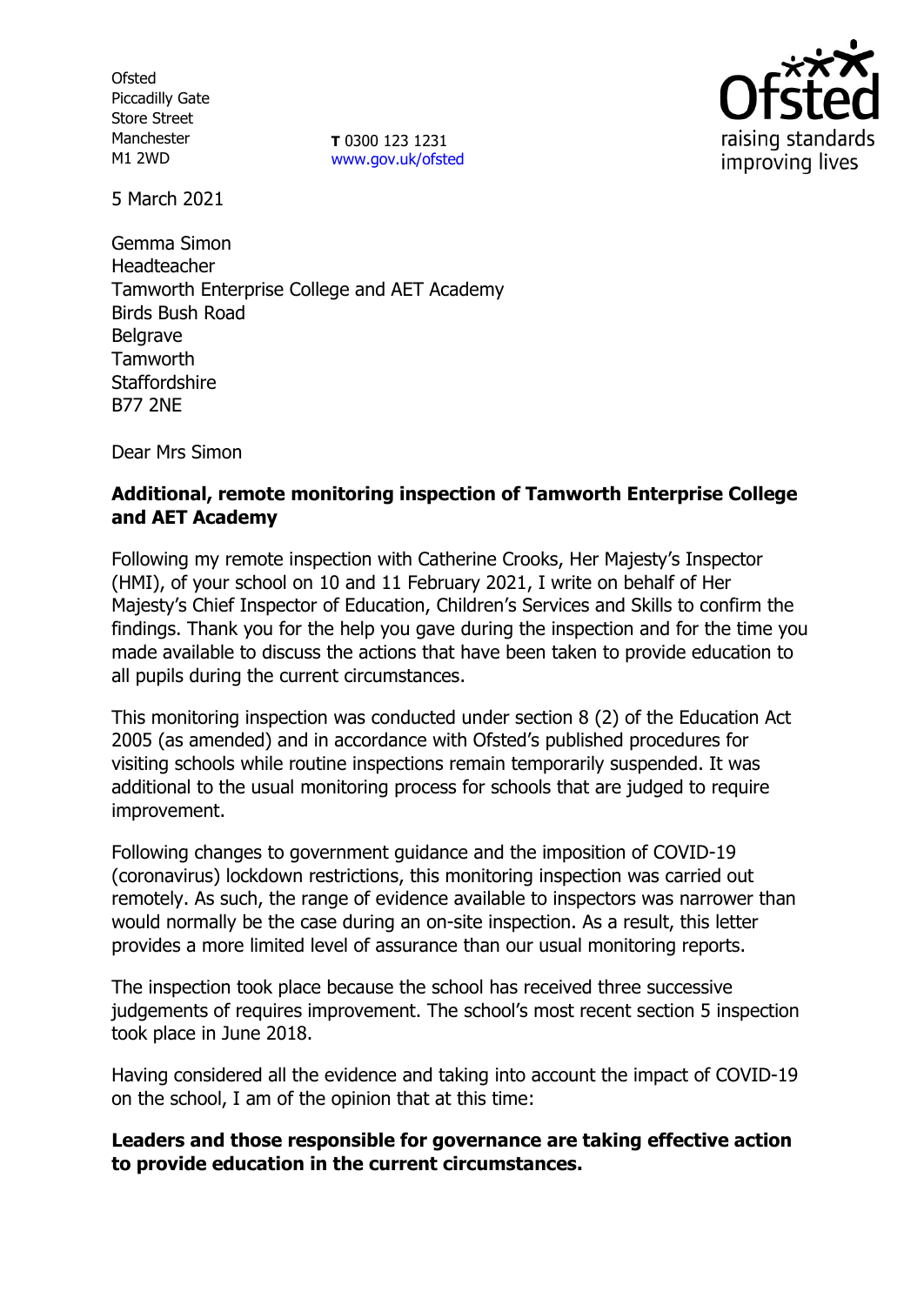

# **Context**

- Since the previous inspection, there have been significant staff changes. In September 2019 you were appointed as headteacher. In the following 12 months, a new leadership team was appointed. An extended leadership team was created in September 2020. This included the appointment of lead teachers in English and mathematics. The current special educational needs coordinator was appointed in September 2019. Eight newly qualified teachers joined the staff in September 2020.
- Across the autumn term 2020, approximately 45% of pupils had to be educated remotely for a period of time. Year 11 pupils were most affected, with some pupils having to self-isolate three times.
- At the time of this inspection, approximately 90% of pupils were learning at home. Fifty per cent of the pupils identified as being vulnerable were being educated in school. Similarly, 50% of the pupils with special educational needs and/or disabilities (SEND) were in school.

## **Main findings**

- You and your staff are successfully providing pupils with an education in the current circumstances. Leaders, with the support of the multi-academy trust, have made sure that all pupils can access the internet and have an appropriate device to use at home. Teachers have embraced the technology. They are determined to use it effectively to help pupils learn. Systems are running smoothly. Therefore, pupils have the hardware and skills they need to learn at home.
- All pupils learn through a combination of live lessons and independent tasks. In school, pupils receive additional support from teachers and learning support assistants. Staff encourage pupils to take part in online lessons. They are constantly looking for innovative ways to do this. As a result, pupils join in readily and teachers use pupils' contributions well.
- $\blacksquare$  Pupils know they can get help from staff when needed. They value this support. Teachers work together well to plan and teach remotely. Staff are rightly proud of their efforts. One teacher observed, 'We have come together as a school.' Teachers' expectations of pupils are high. Leaders reflected on the challenge of making sure all pupils always produce their best work. Staff acknowledge that this remains a challenge.
- Curriculum leaders have reviewed subject plans and made sensible changes to the order in which some content is taught. Leaders plan creatively. For instance, in science, staff film experiments for pupils to view online. Leaders are alert to remote learning which has been less successful. In these instances, they plan to revisit this learning. Leaders continue to improve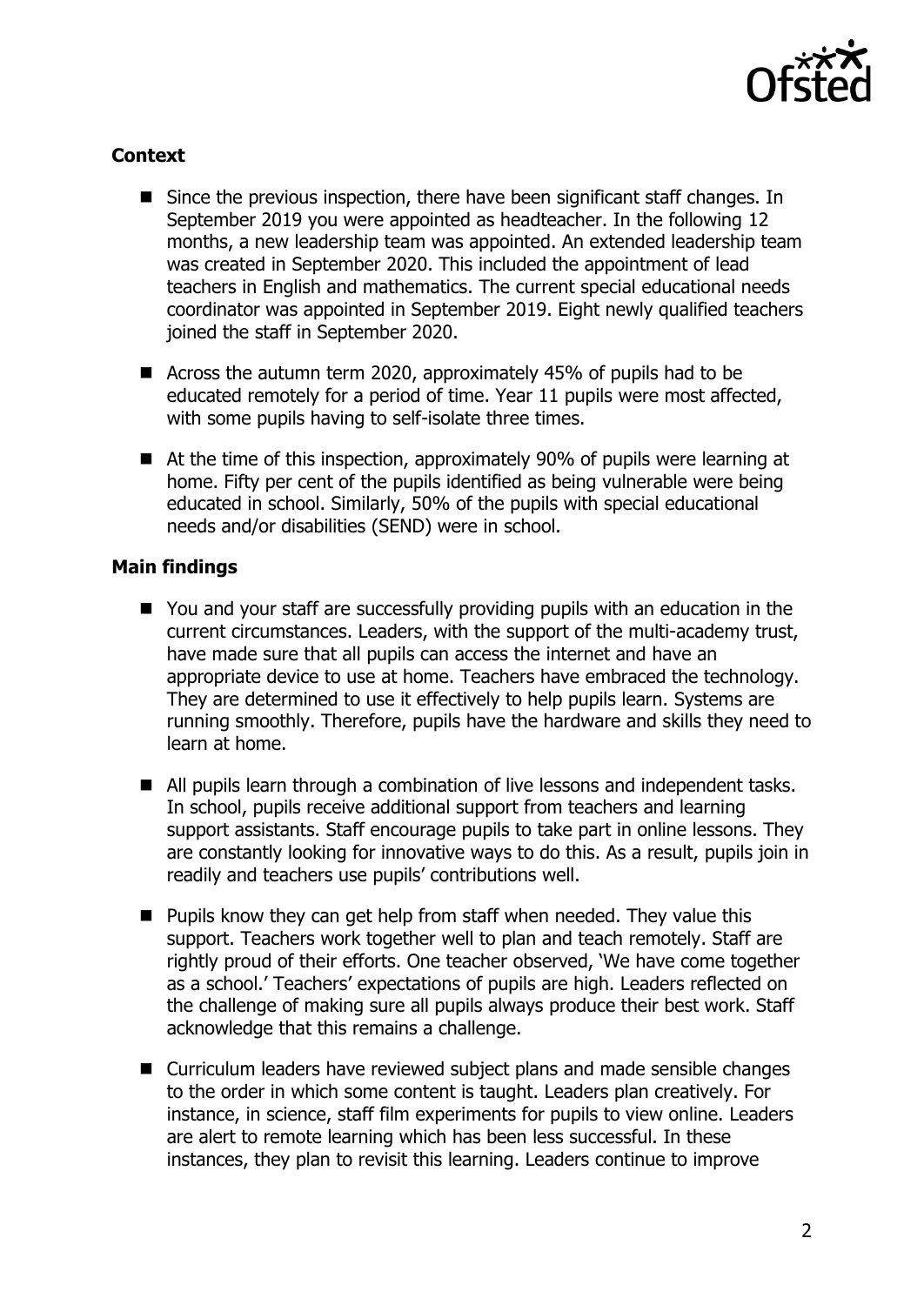

subject plans. These map what pupils should know and remember. This helps pupils link new learning to their existing knowledge.

- You and your leadership team are holding staff to account. Leaders complete regular checks on lessons. Teachers value, and act on, any feedback. Staff morale is high. Leaders encourage staff to view the teaching of others. This collegiate approach benefits pupils because teachers learn from each other in considering how learning should meet pupils' needs.
- Leaders keep a careful eye on pupils' attendance in live lessons. Pastoral leaders contact vulnerable pupils and their families daily. They encourage pupils to attend school if they are finding it difficult to learn at home. This means that staff can provide extra support if necessary. Leaders recognised that some Year 11 pupils were becoming disheartened. To address this, staff supported pupils to think about their 'next steps' in education or training and employment. This is helping to keep them motivated. As a result, the high level of pupil engagement in remote learning continues to increase.
- Reading is a whole-school priority. Subject leaders incorporate elements of reading, extended writing and subject vocabulary into their plans. Leaders have improved the quality and range of literature available. Pupils have increasing access to this literature through e-books and virtual book clubs. Much of this is new. Leaders have yet to check the impact on pupils' reading.
- Leaders track the participation in remote learning of pupils with SEND. Staff quickly intervene when pupils are not online. Consequently, the number of pupils with SEND who engage in the live lessons and complete the independent tasks is increasing, but leaders acknowledge that there is more to do. In live lessons, teachers create opportunities for pupils with SEND to ask for help. Learning support assistants are in regular contact with pupils to provide support and join some lessons remotely. This means pupils with SEND make progress.
- Governors know the strengths and weaknesses of the education that pupils currently receive. They are ambitious for all pupils. They challenge what leaders tell them. As a result, they hold leaders to account. They are not afraid to make difficult decisions.
- $\blacksquare$  The multi-academy trust (MAT) has high expectations of leaders. They provide comprehensive support and challenge. Close links between the governing body and trustees mean that the MAT is responsive in its support. For example, providing subject expertise in science. This has helped improve learning in that subject.

## **Evidence**

This inspection was conducted remotely. We spoke to you, senior and subject leaders, teachers, pupils, representatives of the governing body and trustees, and